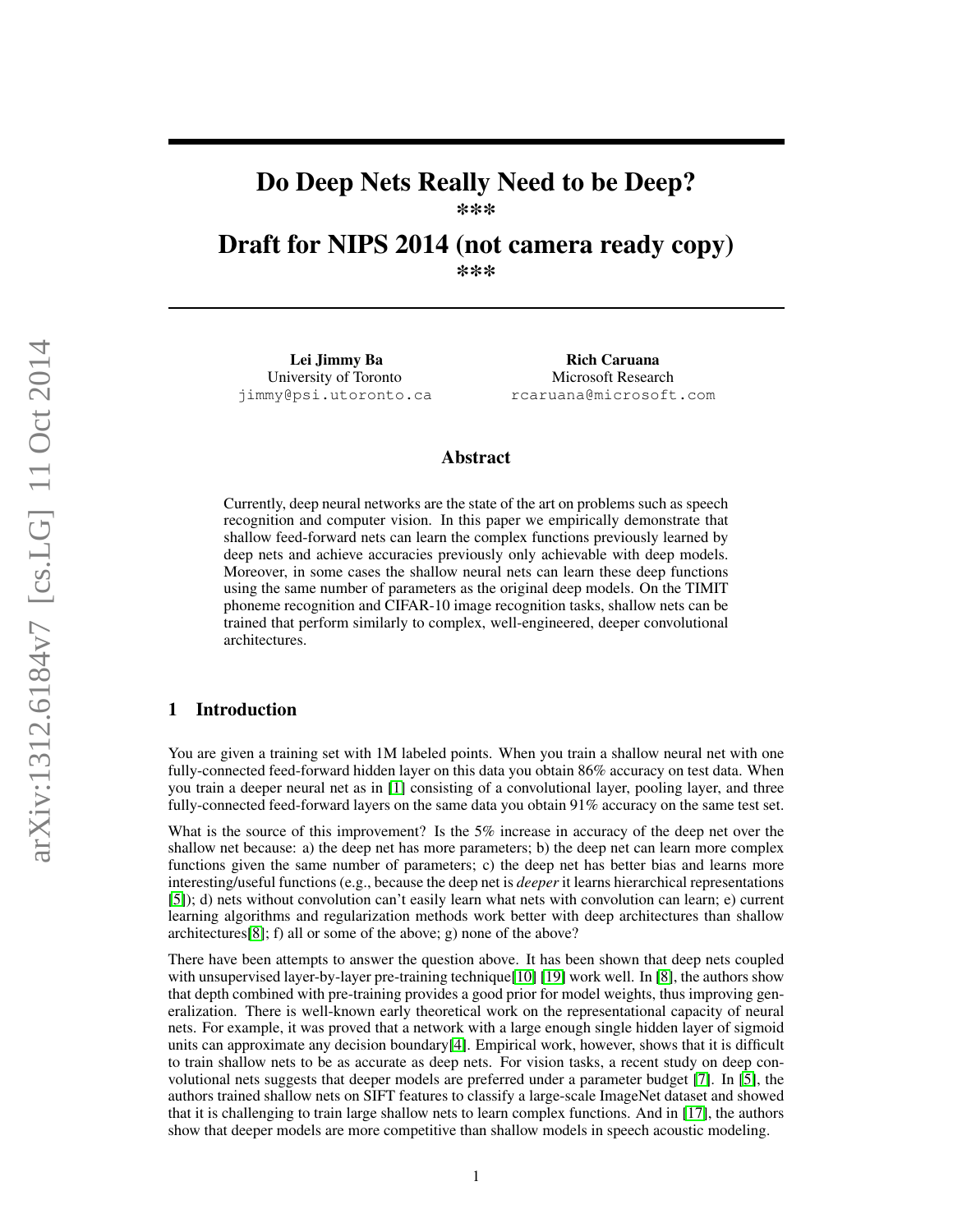In this paper we provide empirical evidence that shallow nets are capable of learning the same function as deep nets, and in some cases with the same number of parameters as the deep nets. We do this by first training a state-of-the-art deep model, and then training a shallow model to mimic the deep model. The mimic model is trained using the model compression scheme described in the next section. Remarkably, with model compression we are able to train shallow nets to be as accurate as some deep models, even though we are not able to train these shallow nets to be as accurate as the deep nets when the shallow nets are trained directly on the original labeled training data. If a shallow net *with the same number of parameters* as a deep net can learn to mimic a deep net with high fidelity, then it is clear that the function learned by that deep net does not really have to be deep.

# 2 Training Shallow Nets to Mimic Deep Nets

#### 2.1 Model Compression

The main idea behind model compression is to train a compact model to approximate the function learned by a larger, more complex model. For example, in [\[3\]](#page-8-6), a single neural net of modest size could be trained to mimic a much larger ensemble of models — although the *small* neural nets contained 1000 times fewer parameters, often they were just as accurate as the ensembles they were trained to mimic. Model compression works by passing unlabeled data through the large, accurate model to collect the scores produced by that model. This synthetically labeled data is then used to train the smaller mimic model. The mimic model is not trained on the original labels—it is trained to learn the *function* that was learned by the larger model. If the compressed model learns to mimic the large model perfectly it makes exactly the same predictions and mistakes as the complex model.

Surprisingly, often it is not (yet) possible to train a small neural net on the original training data to be as accurate as the complex model, *nor as accurate as the mimic model*. Compression demonstrates that a small neural net could, *in principle*, learn the more accurate function, but current learning algorithms are unable to train a model with that accuracy from the original training data; instead, we must train the complex intermediate model first and then train the neural net to mimic it. Clearly, when it is possible to mimic the function learned by a complex model with a small net, the function learned by the complex model wasn't truly too complex to be learned by a small net. This suggests to us that the complexity of a learned model, and the size of the representation best used to learn that model, are different things. In this paper we apply model compression to train shallow neural nets to mimic deeper neural nets, thereby demonstrating that deep neural nets may not need to be deep.

#### <span id="page-1-0"></span>2.2 Mimic Learning via Regressing Logit with L2 Loss

On both TIMIT and CIFAR-10 we train shallow mimic nets using data labeled by either a deep net, or an ensemble of deep nets, trained on the original TIMIT or CIFAR-10 training data. The deep models are trained in the usual way using softmax output and cross-entropy cost function. The shallow mimic models, however, instead of being trained with cross-entropy on the 183  $p$  values where  $p_k = e^{z_k} / \sum_j e^{z_j}$  output by the softmax layer from the deep model, are trained directly on the 183 log probability values z, also called logit, *before* the softmax activation.

Training on these logit values makes learning easier for the shallow net by placing emphasis on all prediction targets. Because the logits capture the logarithm relationships between the probability predictions, a student model trained on logits has to learn all of the additional fine detailed relationships between labels that is not obvious in the probability space yet was learned by the teacher model. For example, assume there are three targets that the teacher predicts with probability  $[2e - 9, 4e - 5, 0.9999]$ . If we use these probabilities as prediction targets directly to minimize a cross entropy loss function, the student will focus on the third target and easily ignore the first and second target. Alternatively, one can extract the logit prediction from the teacher model and obtain our new targets [10, 20, 30]. The student will learn to regress the third target, yet it still learns the first and second target along with their relative difference. The logit values provide richer information to student to mimic the exact behaviours of a teach model. Moreover, consider a second training case where the teacher predicts logits  $[-10, 0, 10]$ . After softmax, these logits yield the same predicted probabilities as [10, 20, 30], yet clearly the teacher has learned internally to model these two cases very differently. By training the student model on the logits directly, the student is better able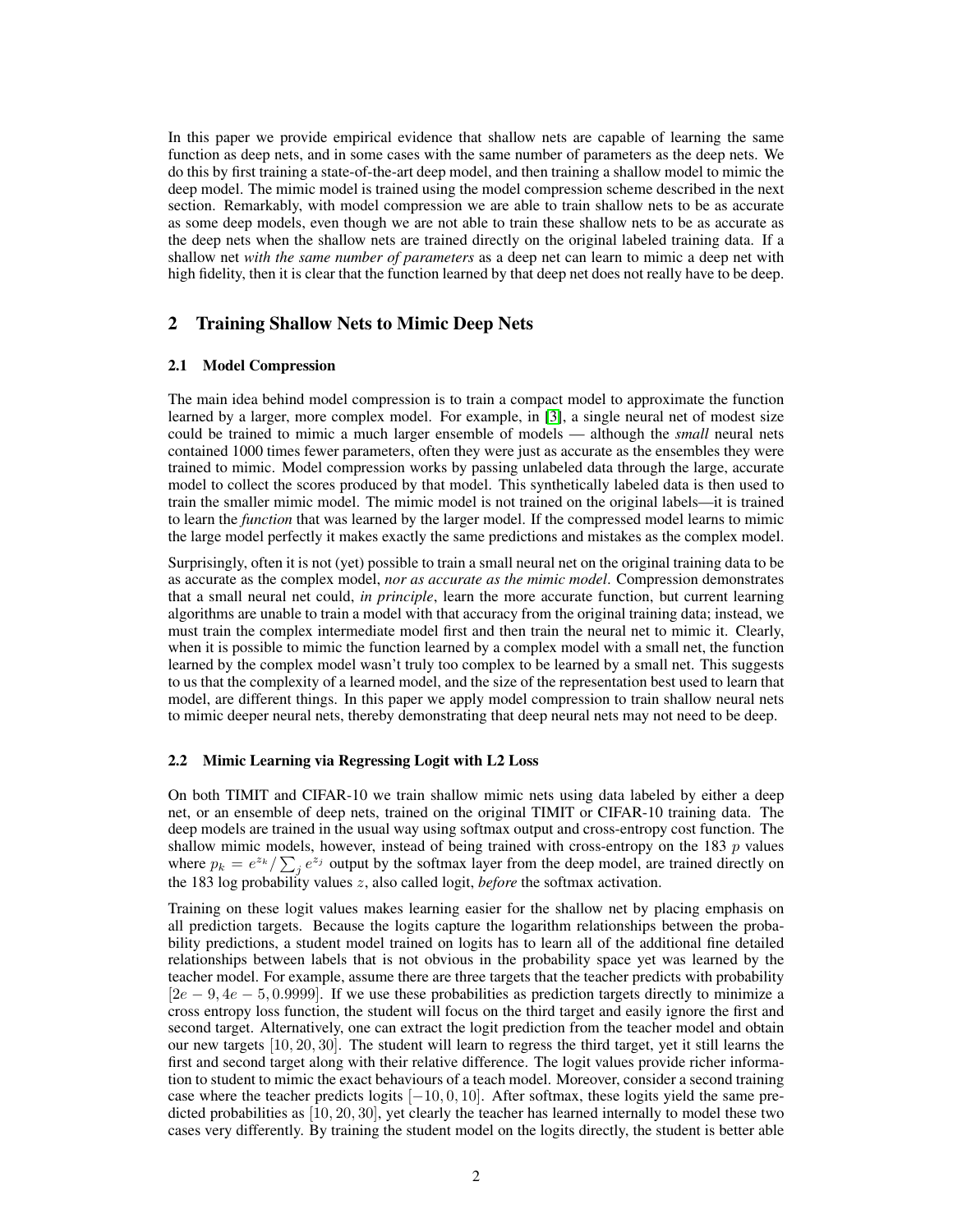to learn the internal model learned by the teacher, without suffering from the information loss that occurs after passing through the logits to probability space.

We formulate the SNN-MIMIC learning objective function as a regression problem given training data  $\{(x^{(1)}, z^{(1)}),..., (x^{(T)}, z^{(T)})\}$ :

$$
\mathcal{L}(W,\beta) = \frac{1}{2T} \sum_{t} ||g(x^{(t)};W,\beta) - z^{(t)}||_2^2,
$$
\n(1)

where, W is the weight matrix between input features x and hidden layer,  $\beta$  is the weights from hidden to output units,  $g(x^{(t)}; W, \beta) = \beta f(Wx^{(t)})$  is the model prediction on the  $t^{th}$  training data point and  $f(\cdot)$  is the non-linear activation of the hidden units. The parameters W and  $\beta$  are updated using standard error back-propagation algorithm and stochastic gradient descent with momentum.

We have also experimented with other different mimic loss function, such as minimizing the KL divergence  $KL(p_{teacher}|| p_{student})$  cost function and L2 loss on the probability. Logits regression outperforms all the other loss functions and is one of the key technique for obtaining the results in the rest of this paper. We found that normalizing the logits from the teacher model, by subtracting the mean and dividing the standard deviation of each target across the training set, can improve the L2 loss slightly during training. Normalization is not crucial for obtaining a good student model.

#### <span id="page-2-0"></span>2.3 Speeding-up Mimic Learning by Introducing a Linear Layer

To match the number of parameters in a deep net, a shallow net has to have more non-linear hidden units in a single layer to produce a large weight matrix  $W$ . When training a large shallow neural network with many hidden units, we find it is very slow to learn the large number of parameters in the weight matrix between input and hidden layers of size  $O(HD)$ , where D is input feature dimension and  $H$  is the number of hidden units. Because there are many highly correlated parameters in this large weight matrix gradient descent converges slowly. We also notice that during learning, shallow nets spend most of the computation in the costly matrix multiplication of the input data vectors and large weight matrix. The shallow nets eventually learn accurate mimic functions, but training to convergence is very slow (multiple weeks) even with a GPU.

We found that introducing a bottleneck linear layer with k *linear* hidden units between the input and the non-linear hidden layer sped up learning dramatically: we can factorize the weight matrix  $W \in \mathbb{R}^{H \times D}$  into the product of two low rank matrices,  $\dot{U} \in \mathbb{R}^{H \times k}$  and  $V \in \mathbb{R}^{k \times D}$ , where  $k \ll D$ , H. The new cost function can be written as:

$$
\mathcal{L}(U, V, \beta) = \frac{1}{2T} \sum_{t} ||\beta f(UVx^{(t)}) - z^{(t)}||_2^2
$$
 (2)

The weights  $U$  and  $V$  can be learnt by back-propagating through the linear layer. This reparameterization of weight matrix  $W$  not only increases the convergence rate of the shallow mimic nets, but also reduces memory space from  $O(HD)$  to  $O(k(H+D)).$ 

Factorizing weight matrices has been previously explored in [\[16\]](#page-9-2) and [\[20\]](#page-9-3). While these prior works focus on using matrix factorization in the last output layer, our method is applied between input and hidden layer to improve the convergence speed during training.

The reduced memory usage enables us to train large shallow models that were previously infeasible due to excessive memory usage. The linear bottle neck can only reduce the representational power of the network, and it can always be absorbed into a signle weight matrix W.

## 3 TIMIT Phoneme Recognition

The TIMIT speech corpus has 462 speakers in the training set. There is a separate development set for cross-validation including 50 speakers, and a final test set with 24 speakers. The raw waveform audio data were pre-processed using 25ms Hamming window shifting by 10ms to extract Fouriertransform-based filter-banks with 40 coefficients (plus energy) distributed on a mel-scale, together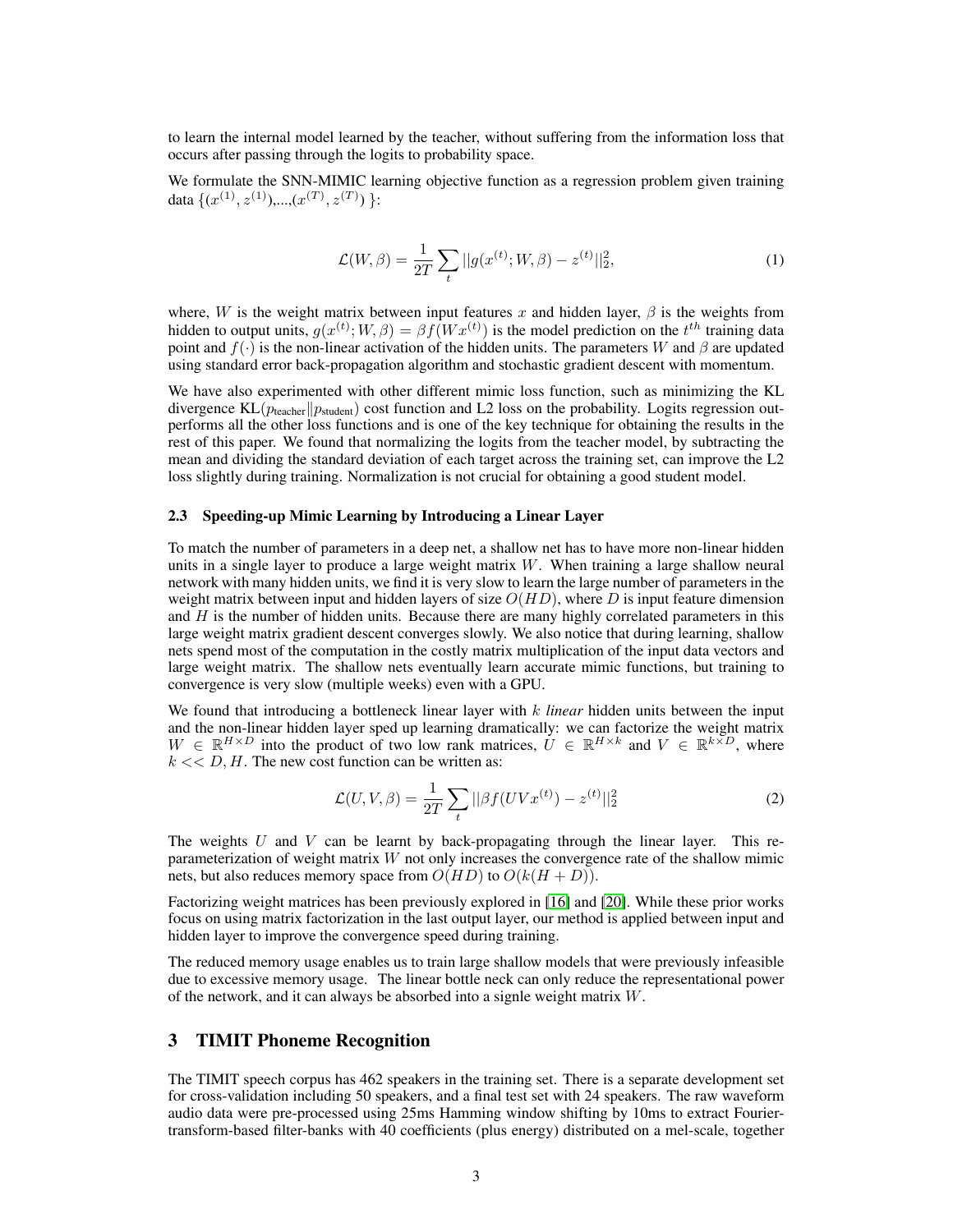with their first and second temporal derivatives. We included  $+/-7$  nearby frames to formulate the final 1845 dimension input vector. The data input features were normalized by subtracting the mean and dividing by the standard deviation on each dimension. All 61 phoneme labels are represented in tri-state, i.e., 3 states for each of the 61 phonemes, yielding target label vectors with 183 dimensions for training. At decoding time these are mapped to 39 classes as in [\[13\]](#page-9-4) for scoring.

# 3.1 Deep Learning on TIMIT

Deep learning was first successfully applied to speech recognition in [\[14\]](#page-9-5). We follow the same framework and train two deep models on TIMIT, DNN and CNN. DNN is a deep neural net consisting of three fully-connected feedforward hidden layers consisting of 2000 rectified linear units (ReLU) [\[15\]](#page-9-6) per layer. CNN is a deep neural net consisting of a convolutional layer and max-pooling layer followed by three hidden layers containing 2000 ReLU units [\[2\]](#page-8-7). The CNN was trained using the same convolutional architecture as in [\[6\]](#page-8-8). We also formed an ensemble of nine CNN models, ECNN.

The accuracy of DNN, CNN, and ECNN on the final test set are shown in Table [1.](#page-4-0) The error rate of the convolutional deep net (CNN) is about 2.1% better than the deep net (DNN). The table also shows the accuracy of shallow neural nets with 8000, 50,000, and 400,000 hidden units (SNN-8k, SNN-50k, and SNN-400k) trained on the original training data. Despite having up to 10X as many parameters as DNN, CNN and ECNN, the shallow models are 1.4% to 2% less accurate than the DNN, 3.5% to 4.1% less accurate than the CNN, and 4.5% to 5.1% less accurate than the ECNN.

#### 3.2 Learning to Mimic an Ensemble of Deep Convolutional TIMIT Models

The most accurate *single* model we trained on TIMIT is the deep convolutional architecture in [\[6\]](#page-8-8). Because we have no unlabeled data from the TIMIT distribution, we are forced to use the same 1.1M points in the train set as unlabeled data for compression by throwing away their labels.<sup>[1](#page-3-0)</sup> Re-using the train set reduces the accuracy of the mimic models, increasing the gap between the teacher and mimic models on test data: model compression works best when the unlabeled set is much larger than the train set, and when the unlabeled samples do not fall on train points where the teacher model is more likely to have overfit. To reduce the impact of the gap caused by performing compression with the original train set, we train the student model to mimic a more accurate ensemble of deep convolutional models.

We are able to train a more accurate model on TIMIT by forming an ensemble of 9 deep, convolutional neural nets, each trained with somewhat different train sets, and with architectures with different kernel sizes in the convolutional layers. We used this very accurate model, ECNN, as the teacher model to label the data used to train the shallow mimic nets. As described in Section [2.2,](#page-1-0) the logits (log probability of the predicted values) from each CNN in the ECNN model are averaged and the average logits are used as final regression targets to train the mimic SNNs.

We trained shallow mimic nets with 8k (SNN-MIMIC-8k) and 400k (SNN-MIMIC-400k) hidden units on the re-labeled 1.1M training points. As described in Section [2.3,](#page-2-0) both mimic models have 250 linear units between the input and non-linear hidden layer to speed up learning — preliminary experiments suggest that for TIMIT there is little benefit from using more than 250 linear units.

#### 3.3 Compression Results For TIMIT

The bottom of Table [1](#page-4-0) shows the accuracy of shallow mimic nets with 8000 ReLUs and 400,000 ReLUs (SNN-MIMIC-8k and -400k) trained with model compression to mimic the ECNN. Surprisingly, shallow nets are able to perform as well as their deep counter-parts when trained with model compression to mimic a more accurate model. A neural net with one hidden layer (SNN-MIMIC-8k) can be trained to perform as well as a DNN with a similar number of parameters. Furthermore, if we increase the number of hidden units in the shallow net from 8k to 400k (the largest we could train), we see that a neural net with one hidden layer (SNN-MIMIC-400k) can be trained to perform comparably to a CNN even though the SNN-MIMIC-400k net has no convolutional or pooling layers.

<span id="page-3-0"></span><sup>&</sup>lt;sup>1</sup>That SNNs can be trained to be as accurate as DNNs using *only* the original training data data highlights that it *should* be possible to train accurate SNNs on the original train data given better learning algorithms.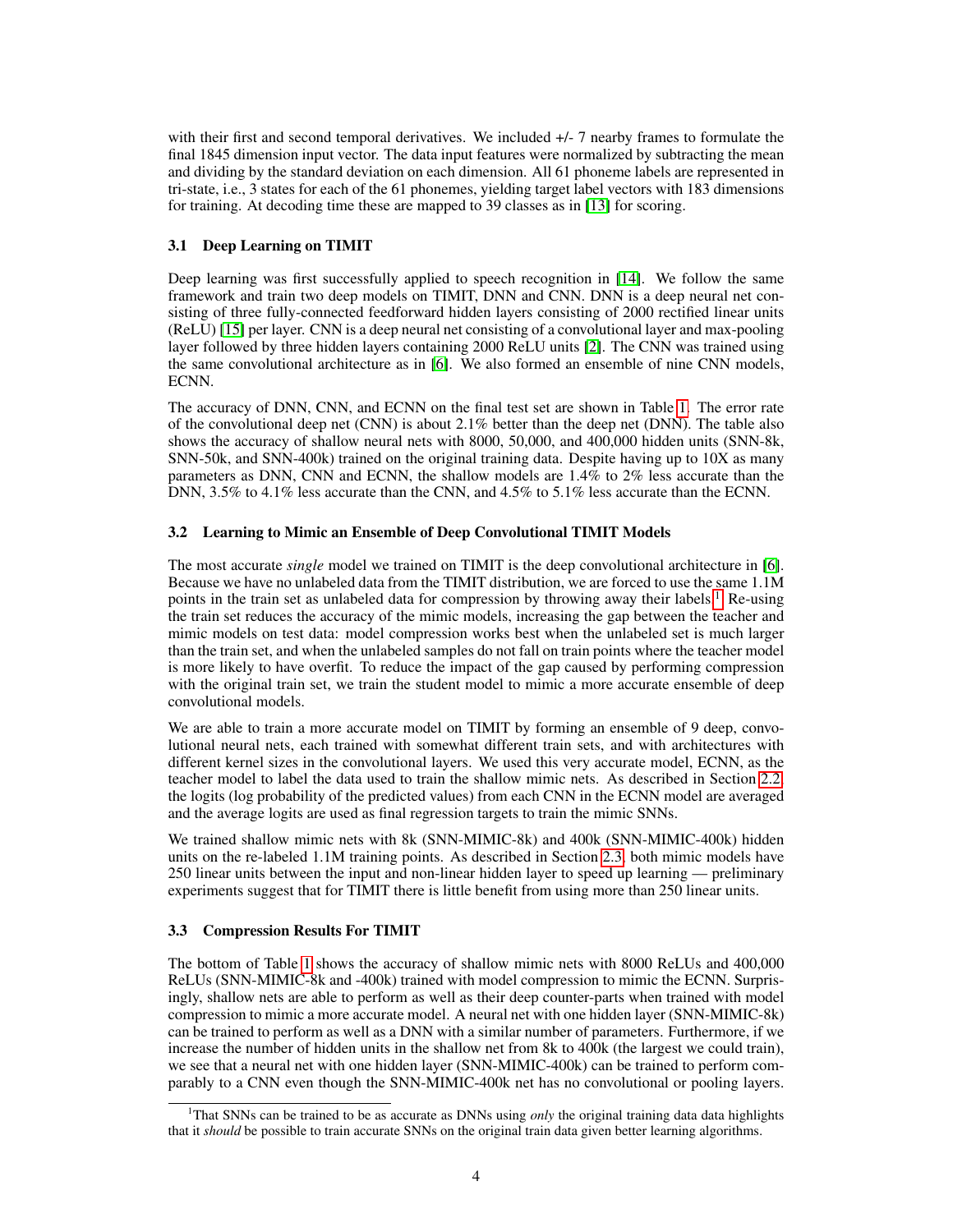|                 | Architecture                                         | # Param.    | # Hidden units | <b>PER</b> |
|-----------------|------------------------------------------------------|-------------|----------------|------------|
| SNN-8k          | $8k +$ dropout<br>trained on original data           | $\sim$ 12M  | $\sim$ 8k      | 23.1%      |
| $SNN-50k$       | $50k + dropout$<br>trained on original data          | $\sim$ 100M | $\sim 50k$     | 23.0%      |
| <b>SNN-400k</b> | $250L-400k + dropout$<br>trained on original data    | $\sim$ 180M | $\sim$ 400k    | 23.6%      |
| <b>DNN</b>      | $2k-2k-2k$ + dropout<br>trained on original data     | $\sim$ 12M  | $\sim$ 6k      | 21.9%      |
| <b>CNN</b>      | $c-p-2k-2k-2k$ + dropout<br>trained on original data | $\sim$ 13M  | $\sim$ 10k     | $19.5\%$   |
| <b>ECNN</b>     | ensemble of 9 CNNs                                   | $\sim$ 125M | $\sim 90k$     | $18.5\%$   |
| SNN-MIMIC-8k    | $250L-8k$<br>no convolution or pooling layers        | $\sim$ 12M  | $\sim$ 8k      | $21.6\%$   |
| SNN-MIMIC-400k  | 250L-400k<br>no convolution or pooling layers        | $\sim$ 180M | $\sim$ 400k    | $20.0\%$   |

<span id="page-4-0"></span>Table 1: Comparison of shallow and deep models: phone error rate (PER) on TIMIT core test set.



<span id="page-4-1"></span>Figure 1: Accuracy of SNNs, DNNs, and Mimic SNNs vs. # of parameters on TIMIT Dev (left) and Test (right) sets. Accuracy of the CNN and target ECNN are shown as horizontal lines for reference.

This is interesting because it suggests that a large single hidden¡ layer without a topology custom designed for the problem is able to reach the performance of a deep convolutional neural net that was carefully engineered with prior structure and weight sharing *without any increase in the number of training examples*, even though the same architecture trained on the original data could not.

Figure [1](#page-4-1) shows the accuracy of shallow nets and deep nets trained on the original TIMIT 1.1M data, and shallow mimic nets trained on the ECNN targets, as a function of the number of parameters in the models. The accuracy of the CNN and the teacher ECNN are shown as horizontal lines at the top of the figures. When the number of parameters is small (about 1 million), the SNN, DNN, and SNN-MIMIC models all have similar accuracy. As the size of the hidden layers increases and the number of parameters increases, the accuracy of a shallow model trained on the original data begins to lag behind. The accuracy of the shallow mimic model, however, matches the accuracy of the DNN until about 4 million parameters, when the DNN begins to fall behind the mimic. The DNN asymptotes at around 10M parameters, while the shallow mimic continues to increase in accuracy. Eventually the mimic asymptotes at around 100M parameters to an accuracy comparable to that of the CNN. The shallow mimic never achieves the accuracy of the ECNN it is trying to mimic (because there is not enough unlabeled data), but it is able to match or exceed the accuracy of deep nets (DNNs) *having the same number of parameters* trained on the original data.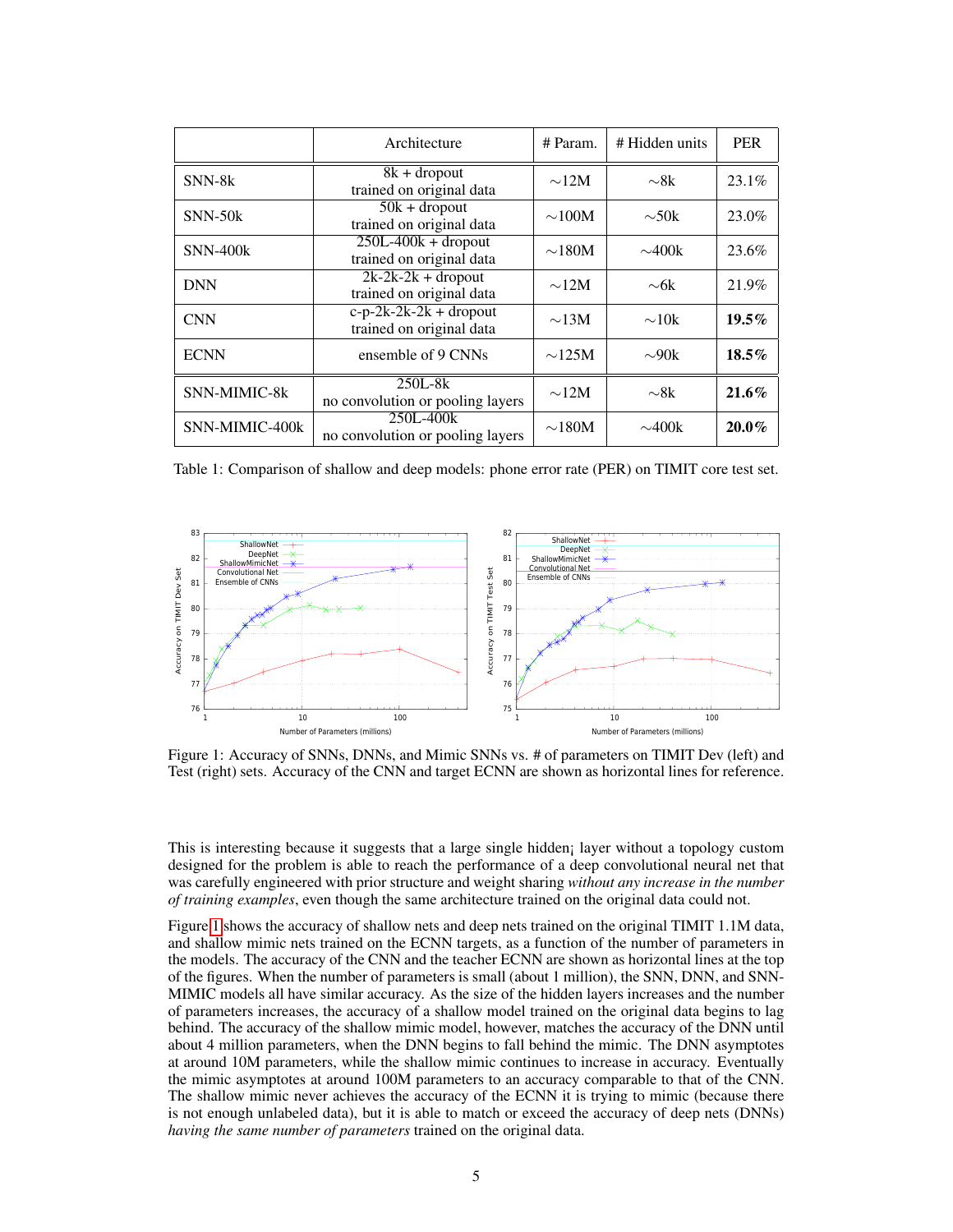# 4 Object Recognition: CIFAR-10

To verify that the results on TIMIT generalize to other learning problems and task domains, we ran similar experiments on the CIFAR-10 Object Recognition Task[\[12\]](#page-9-7). CIFAR-10 consists of a set of natural images from 10 different object classes: airplane, automobile, bird, cat, deer, dog, frog, horse, ship, truck. The dataset is a labeled subset of the 80 million tiny images dataset [\[18\]](#page-9-8) and is divided into 50,000 train and 10,000 test images. Each image is 32x32 pixels in 3 color channels, yielding input vectors with 3072 dimensions. We prepared the data by subtracting the mean and dividing the standard deviation of each image vector to perform global contrast normalization. We then applied ZCA whitening to the normalized images. This pre-processing is the same used in [\[9\]](#page-8-9).

# 4.1 Learning to Mimic a Deep *Convolutional* Neural Network

Deep learning currently achieves state-of-the-art accuracies on many computer vision problems. The key to this success is deep convolutional nets with many alternating layers of convolutional, pooling and non-linear units. Recent advances such as dropout are also important to prevent over-fitting in these deep nets.

We follow the same approach as with TIMIT: An ensemble of deep CNN models is used to label CIFAR-10 images for model compression. The logit predictions from this teacher model are used as regression targets to train a mimic shallow neural net (SNN). CIFAR-10 images have a higher dimension than TIMIT (3072 vs. 1845), but the size of the CIFAR-10 training set is only 50,000 compared to 1.1 million examples for TIMIT. Fortunately, unlike TIMIT, in CIFAR-10 we have access to unlabeled data from a similar distribution by using the super set of CIFAR-10: the 80 million tiny images dataset. We add the first 1 million images from the 80 million set to the original 50,000 CIFAR-10 training images to create a 1.05M mimic training (transfer) set.

CIFAR-10 images are raw pixels for objects viewed from many different angles and positions, whereas TIMIT features are human-designed filter-bank features. In preliminary experiments we observed that non-convolutional nets do not perform well on CIFAR-10 no matter what their depth. Instead of raw pixels, the authors in [\[5\]](#page-8-1) trained their shallow models on the SIFT features. Similarly, [\[7\]](#page-8-5) used a base convolution and pooling layer to study different deep architectures. We follow the approach in [\[7\]](#page-8-5) to allow our shallow models to benefit from convolution while keeping the models as shallow as possible, and introduce a single layer of convolution and pooling in our shallow mimic models to act as a feature extractor to create invariance to small translations in the pixel domain. The SNN-MIMIC models for CIFAR-10 thus consist of a convolution and max pooling layer followed by fully connected 1200 linear units and 30k non-linear units. As before, the linear units are there only to speed learning; they do not increase the model's representational power and can be absorbed into the weights in the non-linear layer after learning.

Results on CIFAR-10 are consistent with those from TIMIT. Table [2](#page-6-0) shows results for the shallow mimic models, and for much-deeper convolutional nets. The shallow mimic net trained to mimic the teacher CNN (SNN-CNN-MIMIC-30k) achieves accuracy comparable to CNNs with multiple convolutional and pooling layers. And by training the shallow model to mimic the ensemble of CNNs (SNN-ECNN-MIMIC-30k), accuracy is improved an additional 0.9%. The mimic models are able to achieve accuracies previously unseen on CIFAR-10 with models with so few layers. Although the deep convolution nets have more hidden units than the shallow mimic models, because of weight sharing, the deeper nets with multiple convolution layers have fewer parameters than the shallow fully-connected mimic models. Still, it is surprising to see how accurate the shallow mimic models are, and that their performance continues to improve as the performance of the teacher model improves (see further discussion of this in Section [5.2\)](#page-7-0).

# 5 Discussion

# 5.1 Why Mimic Models Can Be More Accurate than Training on Original Labels

It may be surprising that models trained on the prediction targets taken from other models can be more accurate than models trained on the original labels. There are a variety of reasons why this can happen: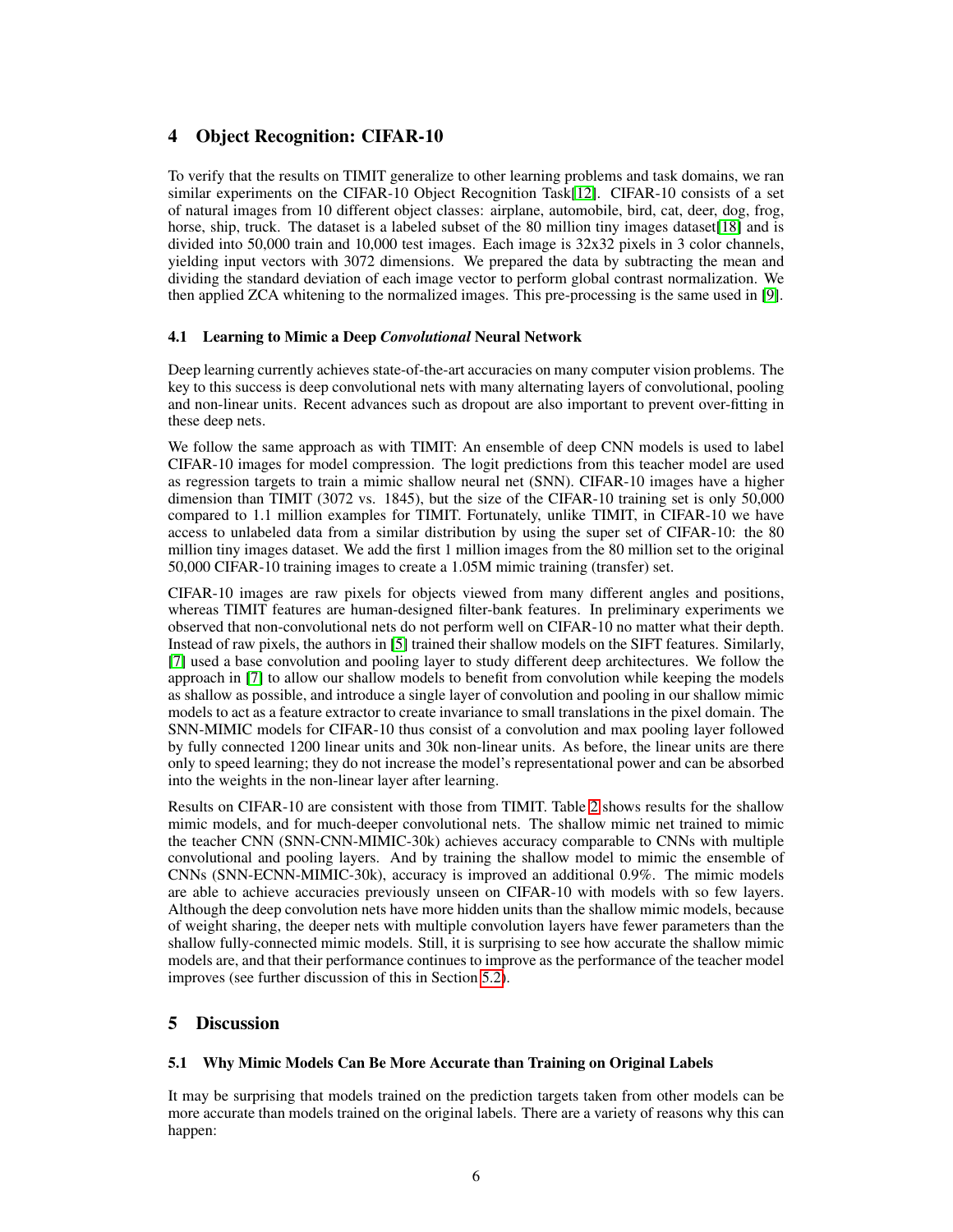|                                              | Architecture                                                             | # Param.       | # Hidden units | Err.     |
|----------------------------------------------|--------------------------------------------------------------------------|----------------|----------------|----------|
| <b>DNN</b>                                   | $2000 - 2000 +$ dropout                                                  | $\sim$ 10M     | 4k             | 57.8%    |
| $SNN-30k$                                    | 128c-p-1200L-30k<br>+ dropout input&hidden                               | $\sim70M$      | $\sim$ 190 $k$ | 21.8%    |
| single-layer<br>feature extraction           | $4000c-p$<br>followed by SVM                                             | $\sim$ 125M    | $\sim$ 3.7B    | 18.4%    |
| CNN[11]<br>(no augmentation)                 | $64c-p-64c-p-64c-p-16lc$<br>+ dropout on lc                              | $\sim 10k$     | $\sim$ 110k    | 15.6%    |
| CNN[21]<br>(no augmentation)                 | 64c-p-64c-p-128c-p-fc<br>+ dropout on fc<br>and stochastic pooling       | $\sim$ 56k     | $\sim$ 120 $k$ | 15.13%   |
| teacher CNN<br>(no augmentation)             | 128c-p-128c-p-128c-p-1000fc<br>+ dropout on fc<br>and stochastic pooling | $\sim 35k$     | $\sim$ 210k    | $12.0\%$ |
| <b>ECNN</b><br>(no augmentation)             | ensemble of 4 CNNs                                                       | $\sim$ 140 $k$ | $\sim$ 840k    | $11.0\%$ |
| SNN-CNN-MIMIC-30k<br>trained on a single CNN | 64c-p-1200L-30k<br>with no regularization                                | $\sim$ 54M     | $\sim$ 110 $k$ | $15.4\%$ |
| SNN-CNN-MIMIC-30k<br>trained on a single CNN | 128c-p-1200L-30k<br>with no regularization                               | $\sim70M$      | $\sim$ 190 $k$ | $15.1\%$ |
| SNN-ECNN-MIMIC-30k<br>trained on ensemble    | 128c-p-1200L-30k<br>with no regularization                               | $\sim70M$      | $\sim$ 190 $k$ | $14.2\%$ |

<span id="page-6-0"></span>Table 2: Comparison of shallow and deep models: classification error rate on CIFAR-10. Key: c, convolution layer; p, pooling layer; lc, locally connected layer; fc, fully connected layer

- if some labels have errors, the teacher model may eliminate some of these errors (i.e., censor the data), thus making learning easier for the student: on TIMIT, there are mislabeled frames introduced by the HMM forced-alignment procedure.
- if there are regions in the  $p(y|X)$  that are difficult to learn given the features, sample density, and function complexity, the teacher may provide simpler, soft labels to the student. The complexity in the data set has been *washed away* by *filtering* the targets through the teacher model.
- learning from the original hard 0/1 labels can be more difficult than learning from the teacher's conditional probabilities: on TIMIT only one of 183 outputs is non-zero on each training case, but the mimic model sees non-zero targets for most outputs on most training cases. Moreover, the teacher model can spread the uncertainty over multiple outputs when it is not confident of its prediction. Yet, the teacher model can concentrate the probability mass on one (or few) outputs on easy cases. The uncertainty from the teacher model is far more informative to guiding the student model than the original 0/1 labels. This benefit appears to be further enhanced by training on logits.

The mechanisms above can be seen as forms of regularization that help prevent overfitting in the student model. Shallow models trained on the original targets are more prone to overfitting than deep models—they begin to overfit before learning the accurate functions learned by deeper models even with dropout (see Figure 2). If we had more effective regularization methods for shallow models, some of the performance gap between shallow and deep models might disappear. Model compression appears to be a form of regularization that is effective at reducing this gap.



Figure 2: Training shallow mimic model prevents Toverfitting.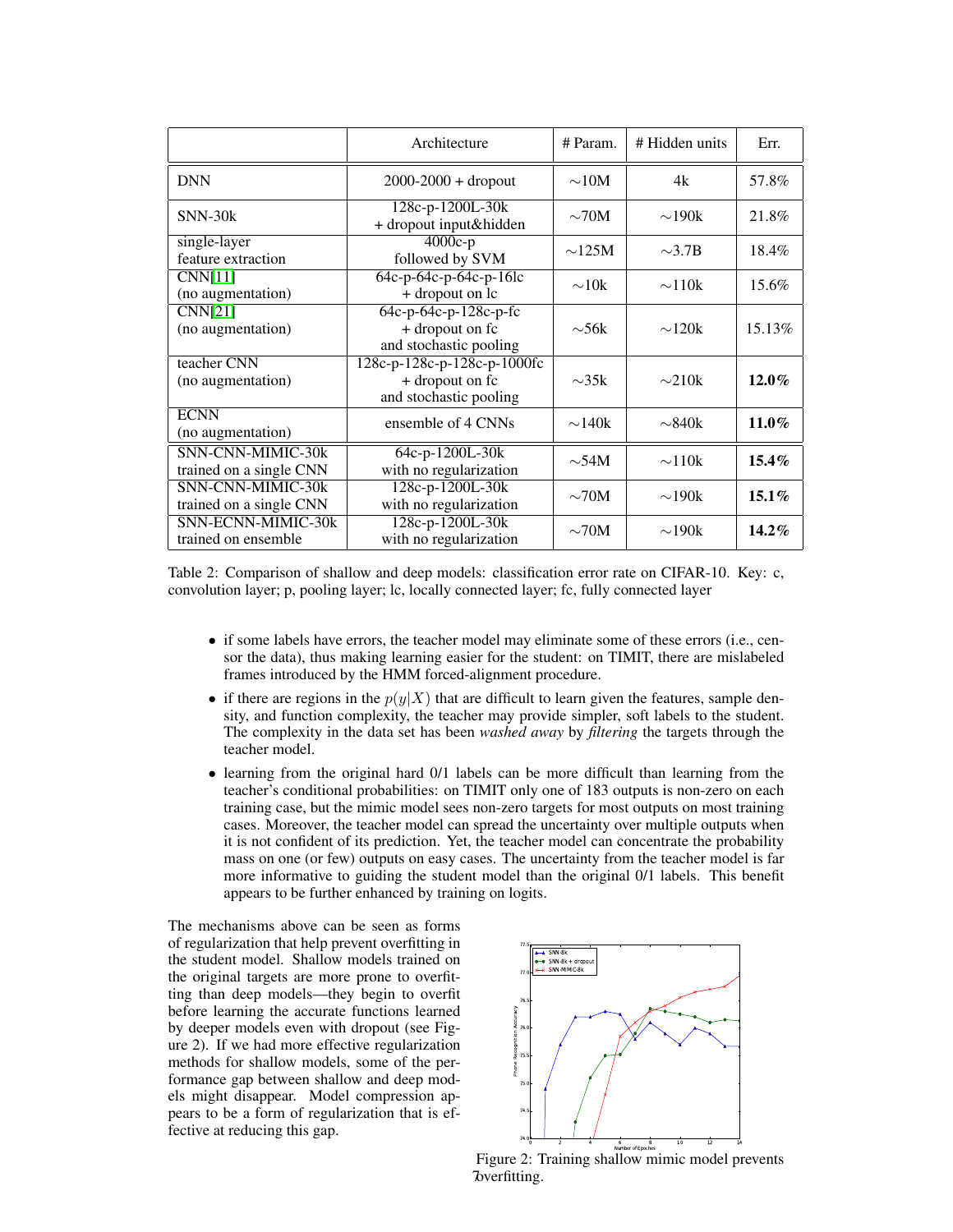#### <span id="page-7-0"></span>5.2 The Capacity and Representational Power of Shallow Models

Figure 3 shows results of an experiment with TIMIT where we trained shallow mimic models of two sizes (SNN-MIMIC-8k and SNN-MIMIC-160k) on teacher models of different accuracies. The two shallow mimic models are trained on the same number of data points. The only difference between them is the size of the hidden layer. The x-axis shows the accuracy of the teacher model, and the y-axis is the accuracy of the mimic models. Lines parallel to the diagonal suggest that increases in the accuracy of the teacher models yield similar increases in the accuracy of the mimic models. Although the data does not fall perfectly on a diagonal, there is strong evidence that the accuracy of the mimic models continues to increase as the accuracy of the teacher model improves, suggesting that the mimic models are not (yet) running



Figure 3: Accuracy of student models continues to improve as accuracy of teacher models improves.

out of capacity. When training on the same targets, SNN-MIMIC-8k always perform worse than SNN-MIMIC-160K that has 10 times more parameters. Although there is a consistent performance gap between the two models due to the difference in size, the smaller shallow model was eventually able to achieve a performance comparable to the larger shallow net by learning from a better teacher, and the accuracy of both models continues to increase as teacher accuracy increases. This suggests that shallow models with a number of parameters comparable to deep models are likely capable of learning even more accurate functions if a more accurate teacher and/or more unlabeled data became available. Similarly, on CIFAR-10 we saw that increasing the accuracy of the teacher model by forming an ensemble of deep CNNs yielded commensurate increase in the accuracy of the student model. We see little evidence that shallow models have limited capacity or representational power. Instead, the main limitation appears to be the learning and regularization procedures used to train the shallow models.

# <span id="page-7-1"></span>5.3 Parallel Distributed Processing vs. Deep Sequential Processing

Our results show that shallow nets can be competitive with deep models on speech and vision tasks. One potential benefit of shallow nets is that training them scales well with the modern parallel hardware. In our experiments the deep models usually required 8–12 hours to train on Nvidia GTX 580 GPUs to reach the state-of-the-art performance on TIMIT and CIFAR-10 datasets. Although some of the shallow mimic models have more parameters than the deep models, the shallow models train much faster and reach similar accuracies in only 1–2 hours.

Also, given parallel computational resources, at run-time shallow models can finish computation in 2 or 3 cycles for a given input, whereas a deep architecture has to make sequential inference through each of its layers, expending a number of cycles proportional to the depth of the model. This benefit can be important in on-line inference settings where data parallelization is not as easy to achieve as it is in the batch inference setting. For real-time applications such as surveillance or real-time speech translation, a model that responds in fewer cycles can be beneficial.

#### 6 Future Work

The tiny images dataset contains 80 millions images. We are currently investigating if by labeling these 80M images with a teacher, it is possible to train shallow models with no convolutional or pooling layers to mimic deep convolutional models.

This paper focused on training the shallowest-possible models to mimic deep models in order to better understand the importance of model depth in learning. As suggested in Section [5.3,](#page-7-1) there are practical applications of this work as well: student models of small-to-medium size and depth can be trained to mimic very large, high accuracy deep models, and ensembles of deep models, thus yielding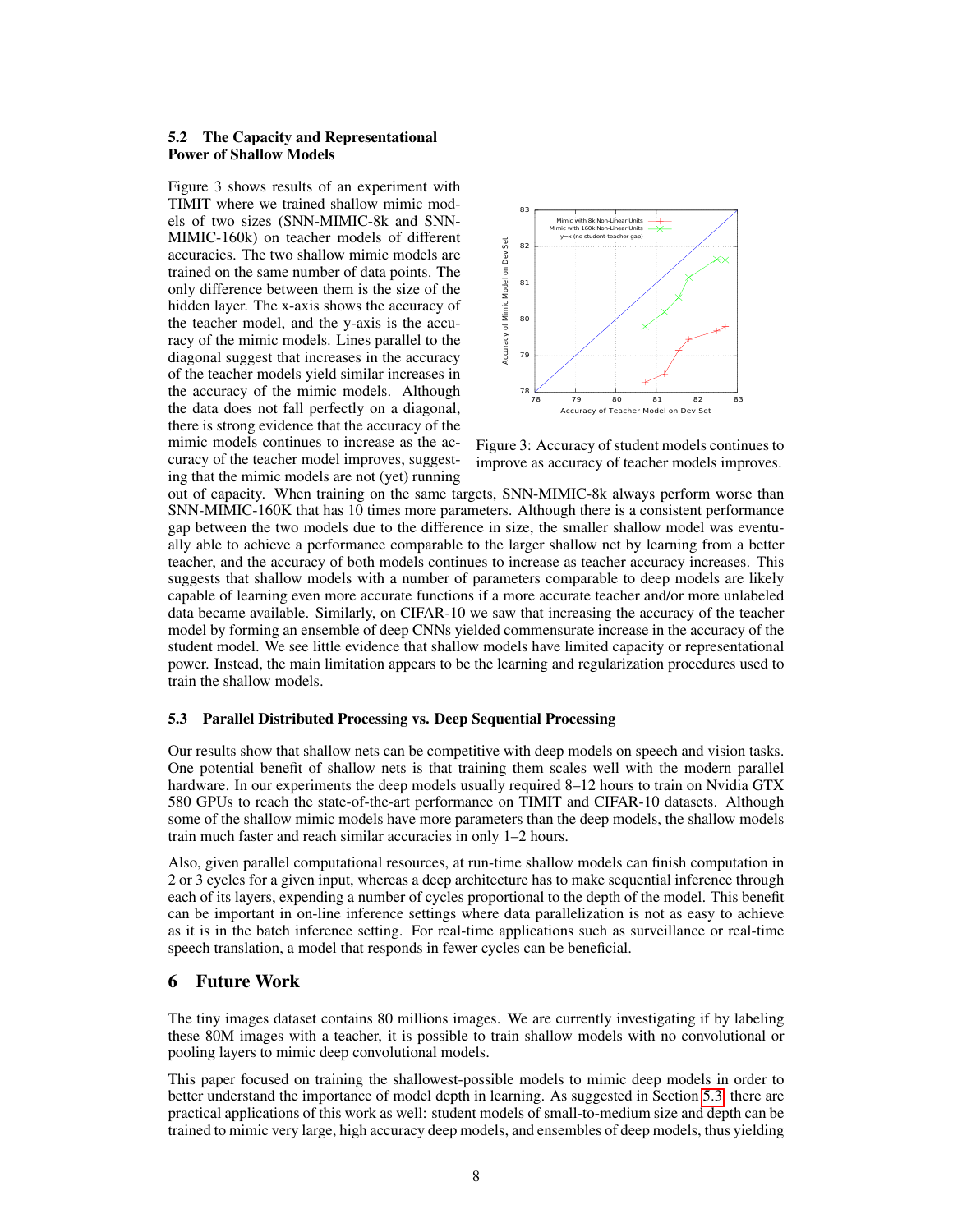better accuracy with reduced runtime cost than is currently achievable without model compression. This approach allows one to adjust flexibly the trade-off between accuracy and computational cost.

In this paper we are able to demonstrate empirically that shallow models can, *at least in principle*, learn more accurate functions without a large increase in the number of parameters. The algorithm we use to do this—training the shallow model to mimic a more accurate deep model, however, is awkward. It depends on the availability of either a large unlabeled data set (to reduce the gap between teacher and mimic model) or a teacher model of very high accuracy, or both. Developing algorithms to train shallow models of high accuracy directly from the original data without going through the intermediate teacher model would, if possible, be a significant contribution.

# 7 Conclusions

We demonstrate empirically that shallow neural nets can be trained to achieve performances previously achievable only by deep models on the TIMIT phoneme recognition and CIFAR-10 image recognition tasks. Single-layer fully-connected feedforward nets trained to mimic deep models can perform similarly to well-engineered complex deep convolutional architectures. The results suggest that the strength of deep learning may arise in part from a good match between deep architectures and current training procedures, and that it may be possible to devise better learning algorithms to train more accurate shallow feed-forward nets. For a given number of parameters, depth may make learning easier, but may not always be essential.

Acknowledgements We thank Li Deng for generous help with TIMIT, Li Deng and Ossama Abdel-Hamid for code for the TIMIT convolutional model, Chris Burges, Li Deng, Ran Gilad-Bachrach, Tapas Kanungo and John Platt for discussion that significantly improved this work, and Mike Aultman for help with the GPU cluster.

#### References

- <span id="page-8-0"></span>[1] Ossama Abdel-Hamid, Abdel-rahman Mohamed, Hui Jiang, and Gerald Penn. Applying convolutional neural networks concepts to hybrid nn-hmm model for speech recognition. In *Acoustics, Speech and Signal Processing (ICASSP), 2012 IEEE International Conference on*, pages 4277–4280. IEEE, 2012.
- <span id="page-8-7"></span>[2] Ossama Abdel-Hamid, Li Deng, and Dong Yu. Exploring convolutional neural network structures and optimization techniques for speech recognition. *Interspeech 2013*, 2013.
- <span id="page-8-6"></span>[3] Cristian Bucilu, Rich Caruana, and Alexandru Niculescu-Mizil. Model compression. In *Proceedings of the 12th ACM SIGKDD international conference on Knowledge discovery and data mining*, pages 535–541. ACM, 2006.
- <span id="page-8-4"></span>[4] George Cybenko. Approximation by superpositions of a sigmoidal function. *Mathematics of control, signals and systems*, 2(4):303–314, 1989.
- <span id="page-8-1"></span>[5] Yann N Dauphin and Yoshua Bengio. Big neural networks waste capacity. *arXiv preprint arXiv:1301.3583*, 2013.
- <span id="page-8-8"></span>[6] Li Deng, Jinyu Li, Jui-Ting Huang, Kaisheng Yao, Dong Yu, Frank Seide, Michael Seltzer, Geoff Zweig, Xiaodong He, Jason Williams, et al. Recent advances in deep learning for speech research at microsoft. *ICASSP 2013*, 2013.
- <span id="page-8-5"></span>[7] David Eigen, Jason Rolfe, Rob Fergus, and Yann LeCun. Understanding deep architectures using a recursive convolutional network. *arXiv preprint arXiv:1312.1847*, 2013.
- <span id="page-8-2"></span>[8] Dumitru Erhan, Yoshua Bengio, Aaron Courville, Pierre-Antoine Manzagol, Pascal Vincent, and Samy Bengio. Why does unsupervised pre-training help deep learning? *The Journal of Machine Learning Research*, 11:625–660, 2010.
- <span id="page-8-9"></span>[9] Ian Goodfellow, David Warde-Farley, Mehdi Mirza, Aaron Courville, and Yoshua Bengio. Maxout networks. In *Proceedings of The 30th International Conference on Machine Learning*, pages 1319–1327, 2013.
- <span id="page-8-3"></span>[10] G.E. Hinton and R.R. Salakhutdinov. Reducing the dimensionality of data with neural networks. *Science*, 313(5786):504–507, 2006.